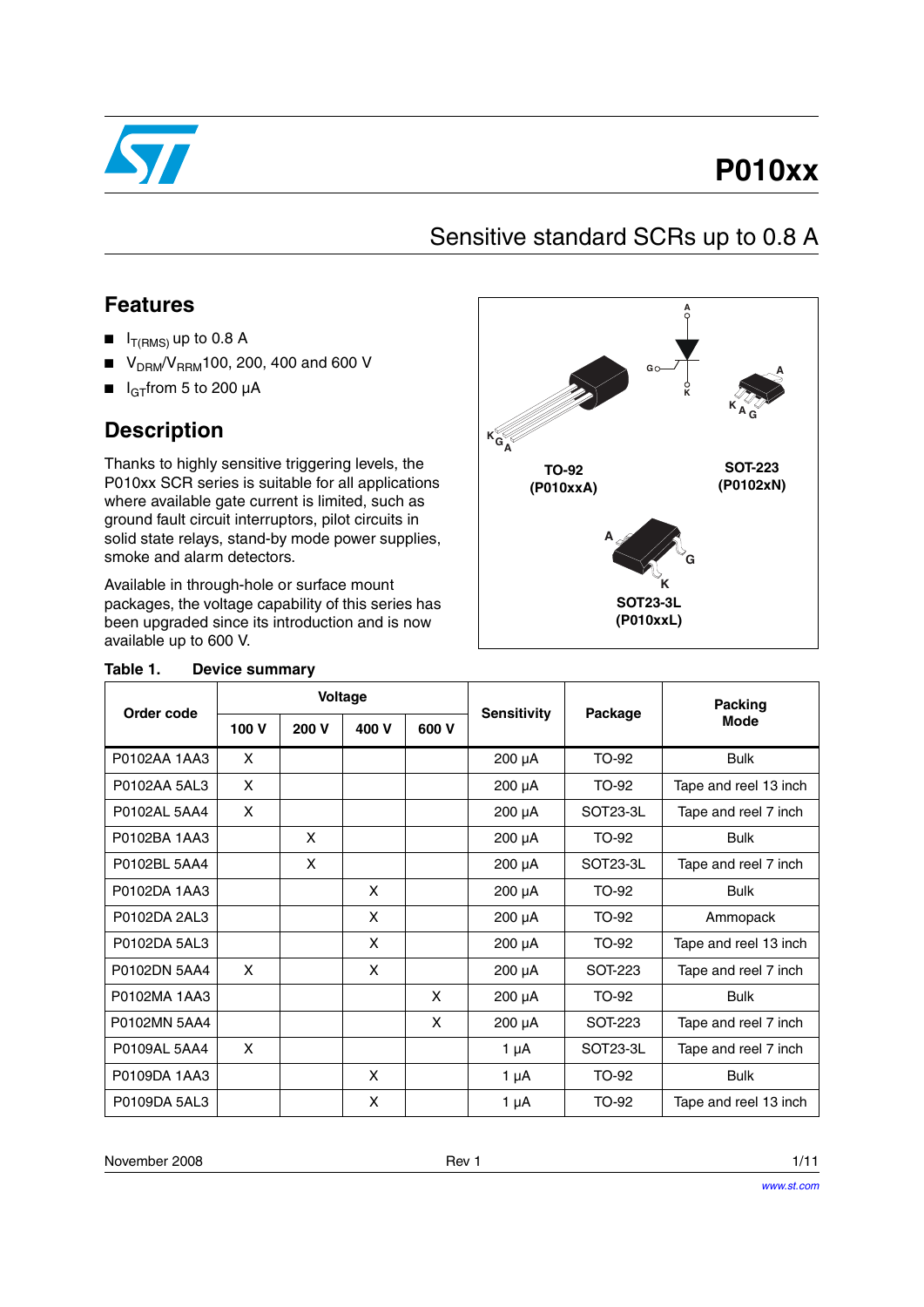# **1 Characteristics**

| Symbol                             | <b>Parameter</b>                                                                                    | <b>Value</b>     | Unit                               |                |           |
|------------------------------------|-----------------------------------------------------------------------------------------------------|------------------|------------------------------------|----------------|-----------|
|                                    |                                                                                                     | TO-92            | $T_1 = 55 °C$                      | 0.8            |           |
| $I_{T(RMS)}$                       | RMS on-state current (180° conduction angle)                                                        | SOT-223          | $T_{amb}$ = 70 °C                  |                | A         |
|                                    | Average on-state current (180° conduction angle)                                                    | TO-92            | $T_1 = 55 °C$                      | 0.5            | A         |
| $IT_{(AV)}$                        |                                                                                                     | SOT-223          | $T_{amb}$ = 70 °C                  |                |           |
|                                    | Non repetitive surge peak on-state current                                                          | $t_p = 8.3$ ms   | $T_i = 25 °C$                      | 8              | A         |
| $I_{\text{TSM}}$                   |                                                                                                     | $t_{p} = 10$ ms  |                                    | $\overline{7}$ |           |
| $I^2t$                             | I <sup>t</sup> Value for fusing                                                                     | $t_{p} = 10$ ms  | $T_i = 25 °C$                      | 0.24           | $A^2$ s   |
| dl/dt                              | Critical rate of rise of on-state current<br>$I_G = 2 \times I_{GT}$ , t <sub>r</sub> $\leq 100$ ns | $F = 60$ Hz      | $T_i = 125 °C$                     | 50             | $A/\mu s$ |
| l <sub>GM</sub>                    | Peak gate current                                                                                   | $t_p = 20 \mu s$ | $T_i = 125 °C$                     | 1              | A         |
| $P_{G(AV)}$                        | Average gate power dissipation                                                                      |                  | $T_i = 125 °C$                     | 0.1            | W         |
| $\mathsf{T}_{\text{stg}}$<br>$T_j$ | Storage junction temperature range<br>Operating junction temperature range                          |                  | $-40$ to $+150$<br>$-40$ to $+125$ | $^{\circ}C$    |           |

### **Table 2. Absolute ratings (limiting values) P010xxA and P010xxN**

#### **Table 3. Absolute ratings (limiting values) P010xxL**

| Symbol                               | <b>Parameter</b>                                                                        |                                    | <b>Value</b>      | Unit    |           |  |
|--------------------------------------|-----------------------------------------------------------------------------------------|------------------------------------|-------------------|---------|-----------|--|
| $I_{T(RMS)}$                         | RMS on-state current $(180^\circ$ conduction angle)                                     |                                    | $T_{amb}$ = 36 °C | 0.25    | A         |  |
| $IT_{(AV)}$                          | Average on-state current (180° conduction angle)                                        |                                    | $T_{amb}$ = 36 °C | 0.16    | A         |  |
|                                      |                                                                                         | $t_p = 8.3$ ms                     |                   | 7       | A         |  |
| I <sub>TSM</sub>                     | Non repetitive surge peak on-state current                                              | $t_{p} = 10$ ms                    | $T_i = 25 °C$     | 6       |           |  |
| $I^2t$                               | I <sup>t</sup> Value for fusing                                                         | $T_i = 25 °C$                      | 0.18              | $A^2$ s |           |  |
| dl/dt                                | Critical rate of rise of on-state current<br>$I_G = 2 \times I_{GT}$ , $t_r \le 100$ ns | $F = 60$ Hz                        | $T_i = 125 °C$    | 50      | $A/\mu s$ |  |
| <sup>I</sup> GM                      | Peak gate current                                                                       | 0.5                                | A                 |         |           |  |
| $P_{G(AV)}$                          | Average gate power dissipation                                                          | 0.02                               | W                 |         |           |  |
| $\mathsf{T}_{\textsf{stg}}$<br>$T_j$ | Storage junction temperature range<br>Operating junction temperature range              | $-40$ to $+150$<br>$-40$ to $+125$ | $^{\circ}C$       |         |           |  |

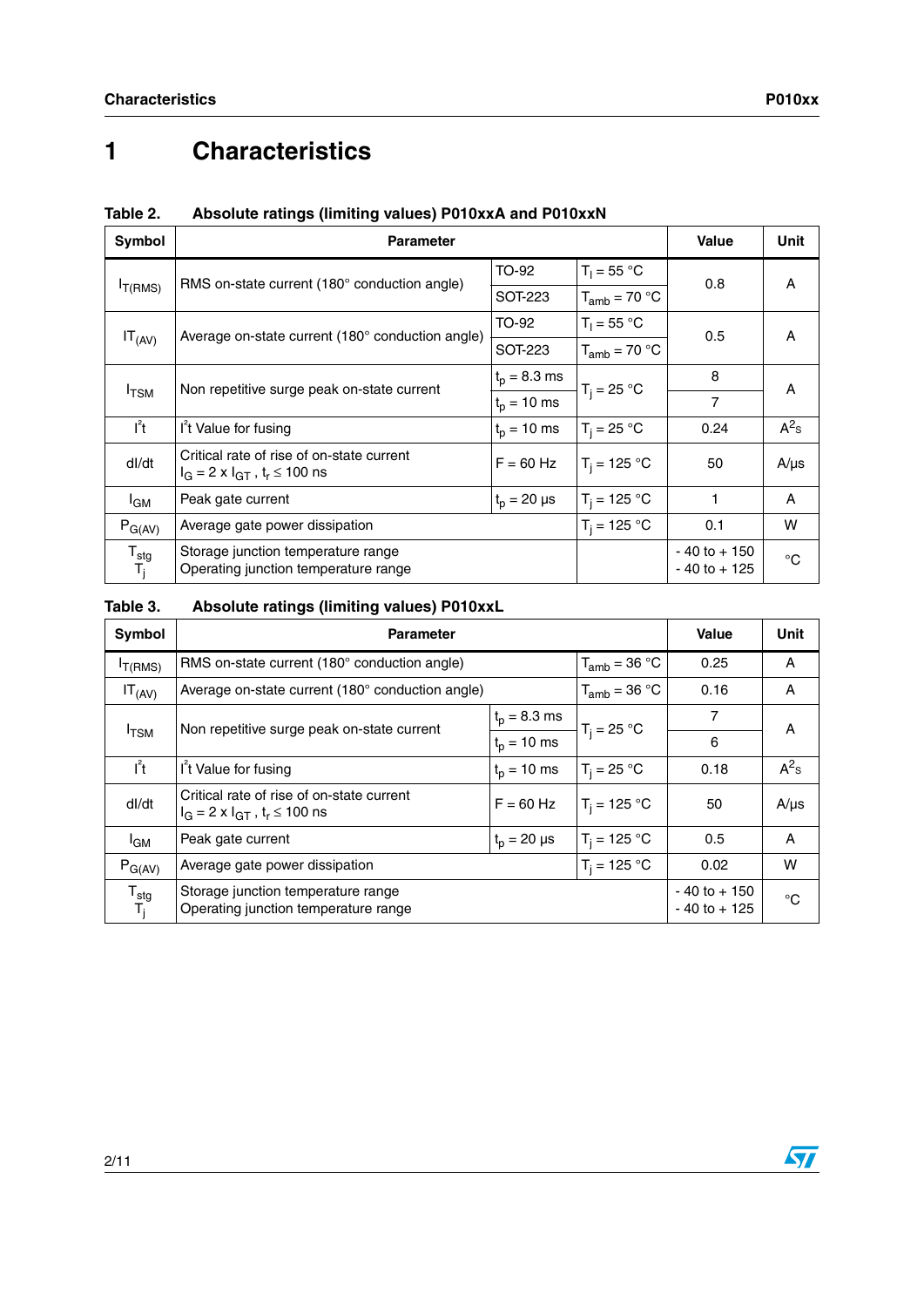| Symbol                                      | <b>Test conditions</b>                                                         | Value          | Unit |      |           |
|---------------------------------------------|--------------------------------------------------------------------------------|----------------|------|------|-----------|
|                                             |                                                                                |                | Min. |      |           |
| $I_{GT}$                                    | $V_D = 12 V$ R <sub>I</sub> = 140 $\Omega$                                     |                | Max. | 200  | μA        |
| $V_{GT}$                                    |                                                                                |                | Max. | 0.8  | $\vee$    |
| $V_{GD}$                                    | $V_D = V_{DRM}$ R <sub>L</sub> = 3.3 k $\Omega$ R <sub>GK</sub> = 1 k $\Omega$ | $T_i = 125 °C$ | Min. | 0.1  | V         |
| $V_{\text{RG}}$                             | $I_{\rm RG}$ = 10 µA                                                           | Min.           | 8    | V    |           |
| ΙH.                                         | $I_T = 50 \text{ mA}$ R <sub>GK</sub> = 1 kΩ                                   | Max.           | 5    | mA   |           |
| IL.                                         | $I_G = 1$ mA $R_{GK} = 1$ kΩ                                                   |                | Max. | 6    | mA        |
| dV/dt                                       | $V_D = 67 \% V_{DRM}$ R <sub>GK</sub> = 1 kΩ                                   | $T_i = 125 °C$ | Min. | 75   | $V/\mu s$ |
| V <sub>TM</sub>                             | $I_{TM}$ = 1.6 A tp = 380 µs                                                   | $T_i = 25 °C$  | Max. | 1.95 | V         |
| $V_{\text{t0}}$                             | Threshold voltage                                                              | $T_i = 125 °C$ | Max. | 0.95 | V         |
| $R_{d}$                                     | Dynamic resistance                                                             | $T_i = 125 °C$ | Max. | 600  | $m\Omega$ |
|                                             | $V_{\text{DRM}} = V_{\text{RRM}} = 400 \text{ V}$ R <sub>GK</sub> = 1 kΩ       |                |      | 1    |           |
| <b>I</b> <sub>DRM</sub><br><sup>I</sup> RRM | $T_i = 25 °C$<br>$V_{DRM}$ = $V_{RRM}$ = 600 V R <sub>GK</sub> = 1 k $\Omega$  |                | Max. | 10   | μA        |
|                                             | $R_{GK} = 1 k\Omega$<br>$V_{DRM} = V_{RRM}$                                    | $T_i = 125 °C$ |      | 100  |           |

**Table 4. Electrical characteristics(1) P010xxA and P010xxN**

1.  $T_j = 25$  °C, unless otherwise specified

**Table 5. Electrical characteristics(1) P010xxL**

| Symbol                             | <b>Test conditions</b>                                                         |                |      |      |     |           |  |  |
|------------------------------------|--------------------------------------------------------------------------------|----------------|------|------|-----|-----------|--|--|
| $I_{GT}$                           | $V_D = 12 V$ R <sub>1</sub> = 140 $\Omega$                                     |                | Max. | 200  | 1   | μA        |  |  |
| $V_{GT}$                           |                                                                                |                | Max. | 0.8  |     | V         |  |  |
| $V_{GD}$                           | $V_D = V_{DRM}$ R <sub>L</sub> = 3.3 k $\Omega$ R <sub>GK</sub> = 1 k $\Omega$ | $T_i = 125 °C$ | Min. | 0.1  |     | V         |  |  |
| V <sub>RG</sub>                    | $I_{\text{RG}}$ = 10 µA                                                        | Min.           | 8    |      | V   |           |  |  |
| ΙH.                                | $I_T = 50 \text{ mA}$ R <sub>GK</sub> = 1 kΩ                                   | Max.           | 6    |      | mA  |           |  |  |
| I <sub>L</sub>                     | $I_G = 1$ mA R <sub>GK</sub> = 1 kΩ                                            | Max.           | 7    |      | mA  |           |  |  |
| dV/dt                              | $V_D = 67 \% V_{DRM}$ R <sub>GK</sub> = 1 kΩ                                   | $T_i = 125 °C$ | Min. | 200  | 100 | $V/\mu s$ |  |  |
| V <sub>TM</sub>                    | $I_{TM} = 0.4 A$ tp = 380 µs                                                   | $T_i = 25 °C$  | Max. | 1.7  |     | V         |  |  |
| $V_{t0}$                           | Threshold voltage                                                              | $T_i = 125 °C$ | Max. | 1.0  |     | V         |  |  |
| $R_{d}$                            | $T_i = 125 °C$<br>Max.<br>Dynamic resistance                                   |                |      | 1000 |     | $m\Omega$ |  |  |
| <b>I</b> DRM                       |                                                                                | $T_i = 25 °C$  | Max. | 1    |     |           |  |  |
| $V_{DRM} = V_{RRM}$<br><b>IRRM</b> |                                                                                | $T_i = 125 °C$ |      | 100  | μA  |           |  |  |

1.  $T_j = 25$  °C, unless otherwise specified

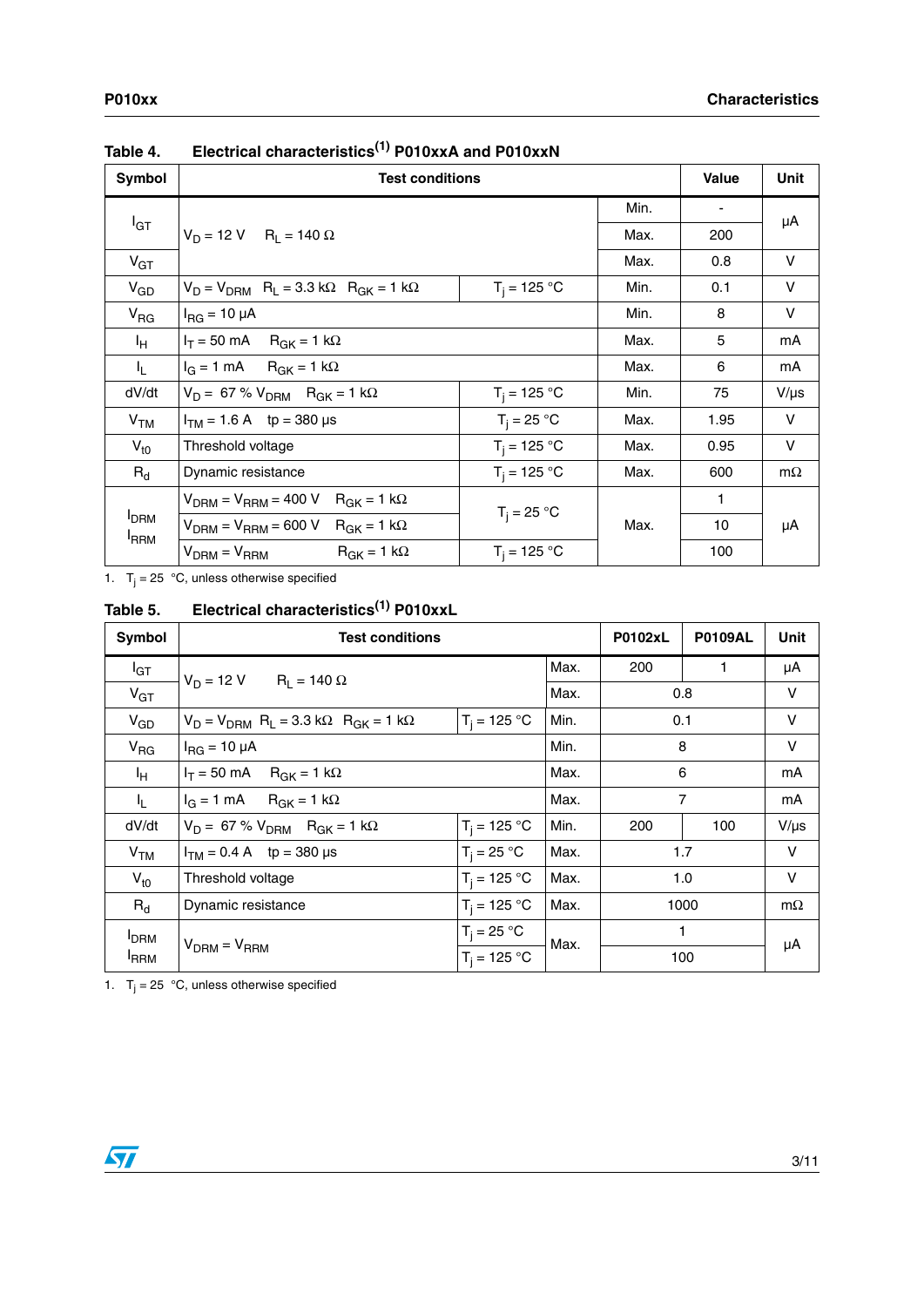| Symbol        | <b>Parameter</b>                                                             |         | <b>Maximum</b> | Unit          |      |
|---------------|------------------------------------------------------------------------------|---------|----------------|---------------|------|
| $R_{th(j-a)}$ | Junction to case (DC)                                                        | TO-92   | 80             | $\degree$ C/W |      |
| $R_{th(j-t)}$ | Junction to tab (DC)                                                         | 30      | °C/W           |               |      |
|               | Junction to ambient (DC)                                                     | TO-92   | 150            | °C/W          |      |
| $R_{th(i-a)}$ | $S^{(1)} = 5$ cm <sup>2</sup>                                                | SOT-223 | 60             |               |      |
| $R_{th(i-a)}$ | SOT23-3L<br>Junction to ambient (mounted on FR4 with recommended pad layout) |         |                |               | °C/W |

#### **Table 6. Thermal resistance**

1. S = Copper surface under tab.

#### **Figure 1. Maximum average power dissipation vs. average on-state current P010xxA and P010xxN**

#### **Figure 2. Maximum average power dissipation vs. average on-state current P010xxL**



#### **Figure 3. Average and DC on-state current vs. lead temperature P010xxA and P010xxN**

### **Figure 4. Average and DC on-state current vs. ambient temperature P010xxA and P010xxN**



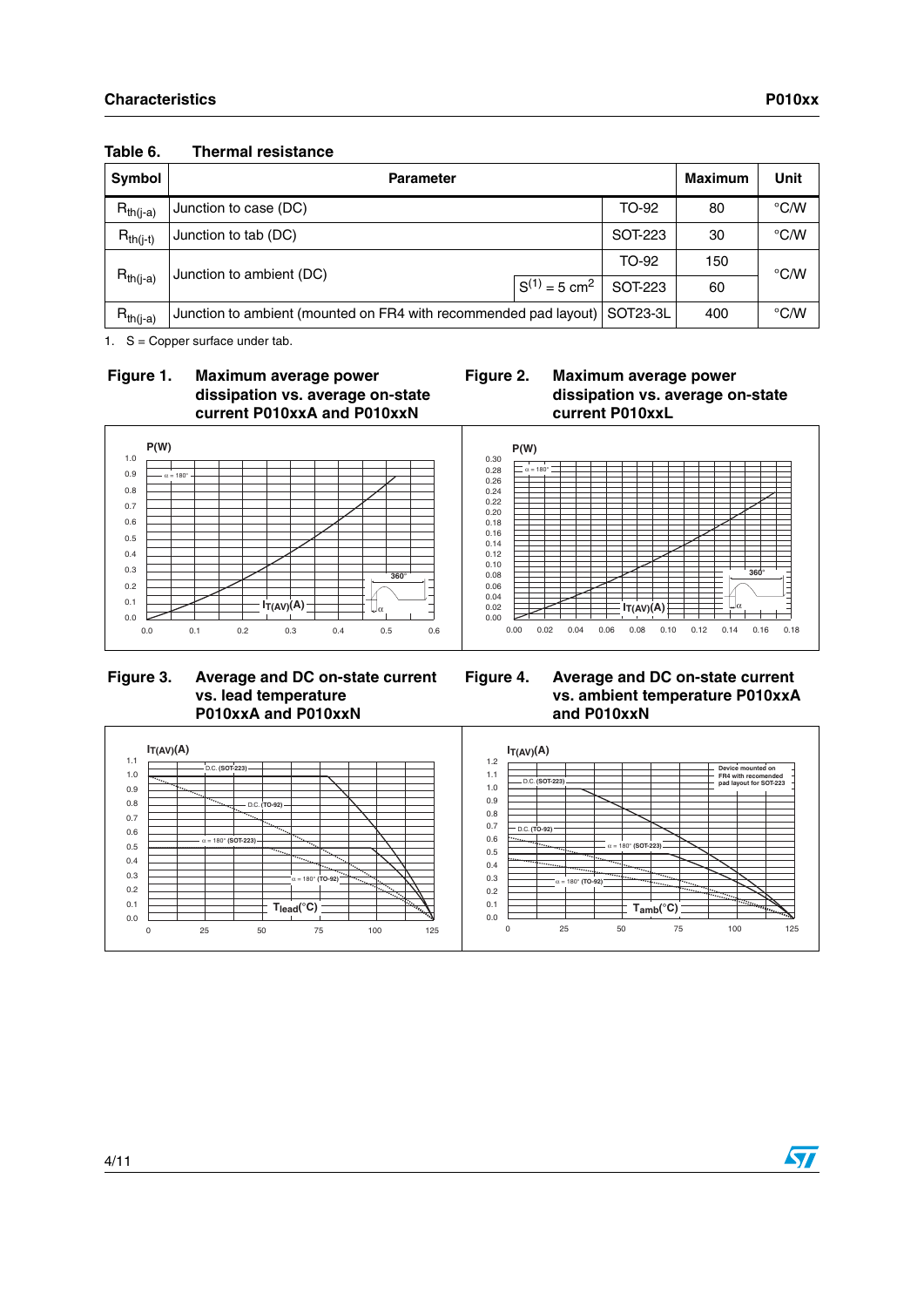### **Figure 5. Average and DC on-state current vs. case temperature P010xxL**



### **Figure 7. Relative variation of gate trigger, holding, and latching currents vs. junction temperature**







**Figure 8. Relative variation of holding current vs. gate-cathode resistance** 



Figure 9. Relative variation of dV/dt immunity Figure 10. Relative variation of dV/dt immunity **vs. gate-cathode resistance vs. gate-cathode capacitance** 



 $\overline{\mathbf{v}}$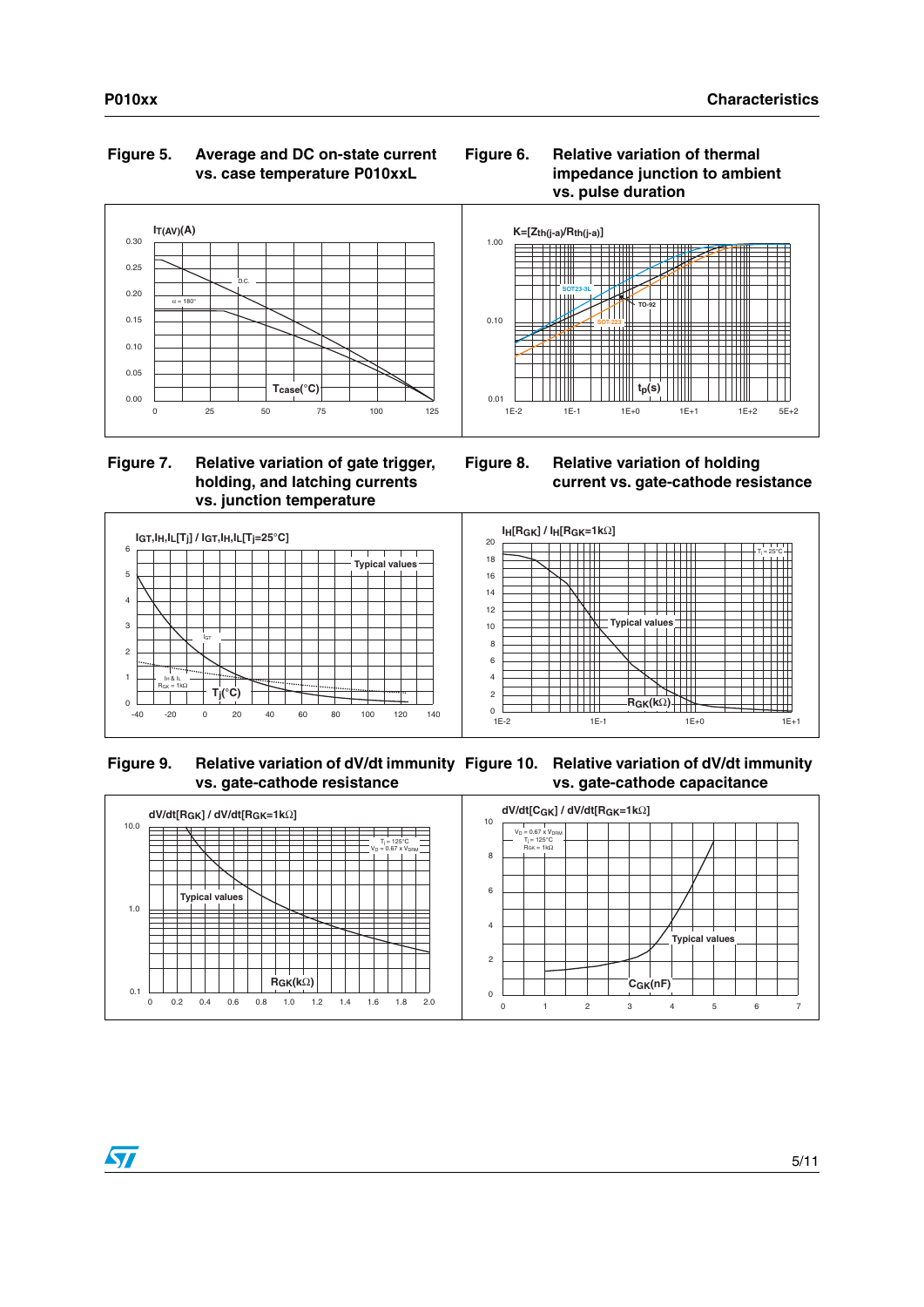#### **Figure 11. Surge peak on-state current versus number of cycles**





 **Figure 13. On-state characteristics P010xxA, P010xxN**



 **Figure 15. Thermal resistance junction to ambient vs. copper surface under tab P010xxN**

**ITM(A)**  $T_j$  max.:  $V_{10} = 1.0V$ t0  $R_d = 1$  $d = 1 Ω$ **Maximum values** Tj=max  $T$  = 25 $^{\circ}$ C **V**<sub>TM</sub>(V)  $\overline{1}$ 0.5 1.0 1.5 2.0 2.5 3.0 3.5 4.0 4.5 5.0 5.5 6.0

**Figure 14. On-state characteristics P010xxL**

**Figure 16. Thermal resistance junction to ambient vs copper surface under tab P010xxL**



 $\bm{\varPi}$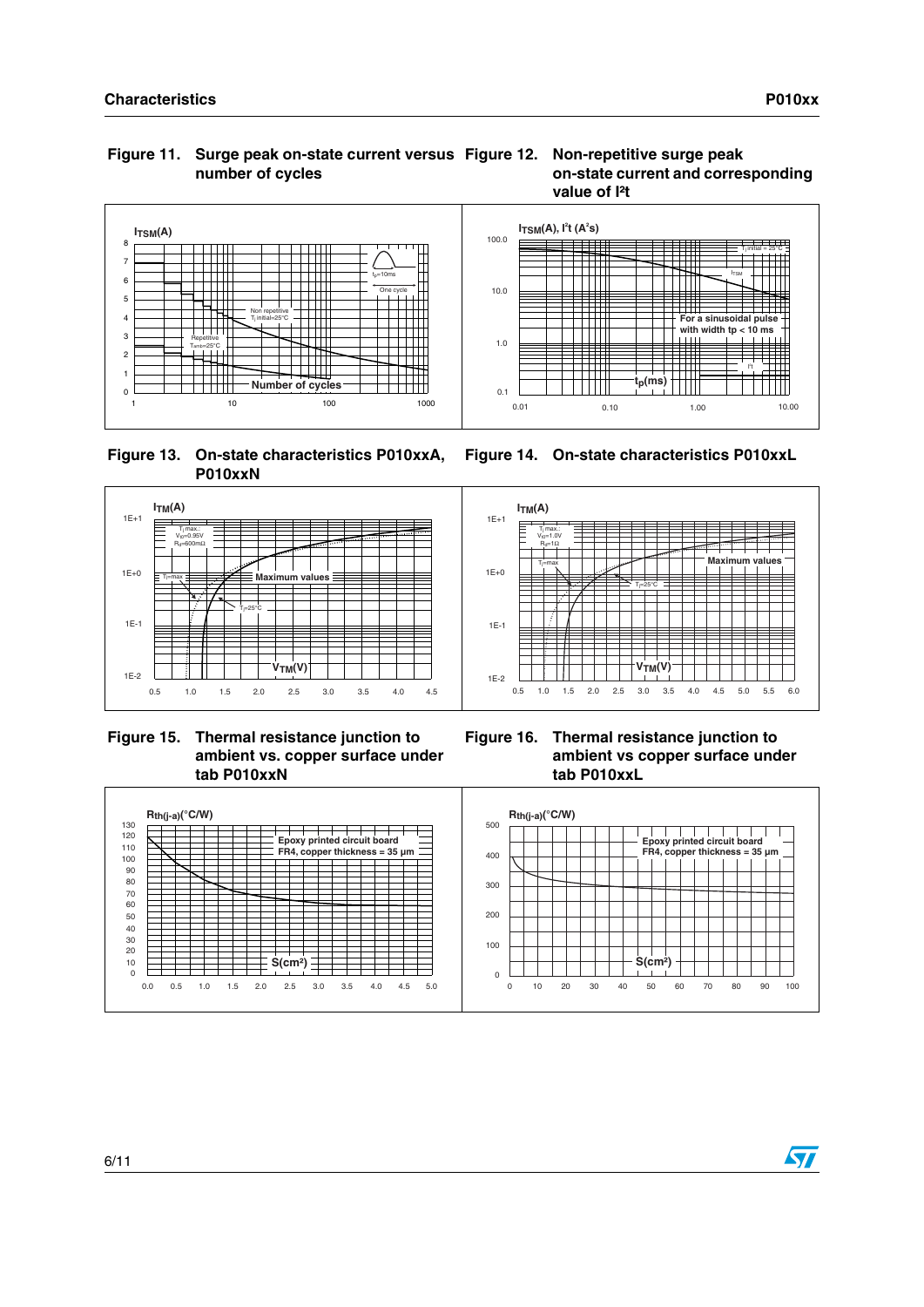$\overline{\mathbf{v}}$ 

## **2 Ordering information scheme**

| ັ<br>ີ                                                                                                                     |                                                                                                                     |   |  |                   |       |      |  |  |  |
|----------------------------------------------------------------------------------------------------------------------------|---------------------------------------------------------------------------------------------------------------------|---|--|-------------------|-------|------|--|--|--|
| Current<br>$09 = 1 \mu A$<br>Voltage<br>$A = 100 V$<br>$B = 200 V$<br>$D = 400 V$<br>$M = 600 V$<br>Package<br>$A = TO-92$ | <b>Sensitive SCR series</b><br>01 up to 0.8 A<br>Sensitivity<br>$02 = 200 \mu A$<br>$L =$ SOT23-3L<br>$N =$ SOT-223 | P |  | 01 0 $x \times x$ | Blank | xAxx |  |  |  |
|                                                                                                                            | Packing mode<br>$1AA3 = Bulk$<br>$2AL3 = Ammopack$<br>5AL3 = Tape and reel 13 inch<br>5AA4 = Tape and reel 7 inch   |   |  |                   |       |      |  |  |  |

#### **Figure 17. Ordering information scheme**

## **3 Package information**

Epoxy meets UL94, V0

In order to meet environmental requirements, ST offers these devices in  $ECOPACK^{\circledast}$ packages. These packages have a lead-free second level interconnect. The category of second level interconnect is marked on the package and on the inner box label, in compliance with JEDEC Standard JESD97. The maximum ratings related to soldering conditions are also marked on the inner box label. ECOPACK is an ST trademark. ECOPACK specifications are available at *[www.st.com](http://www.st.com)*.

Table 7. **Table 7. TO-92 dimensions**



7/11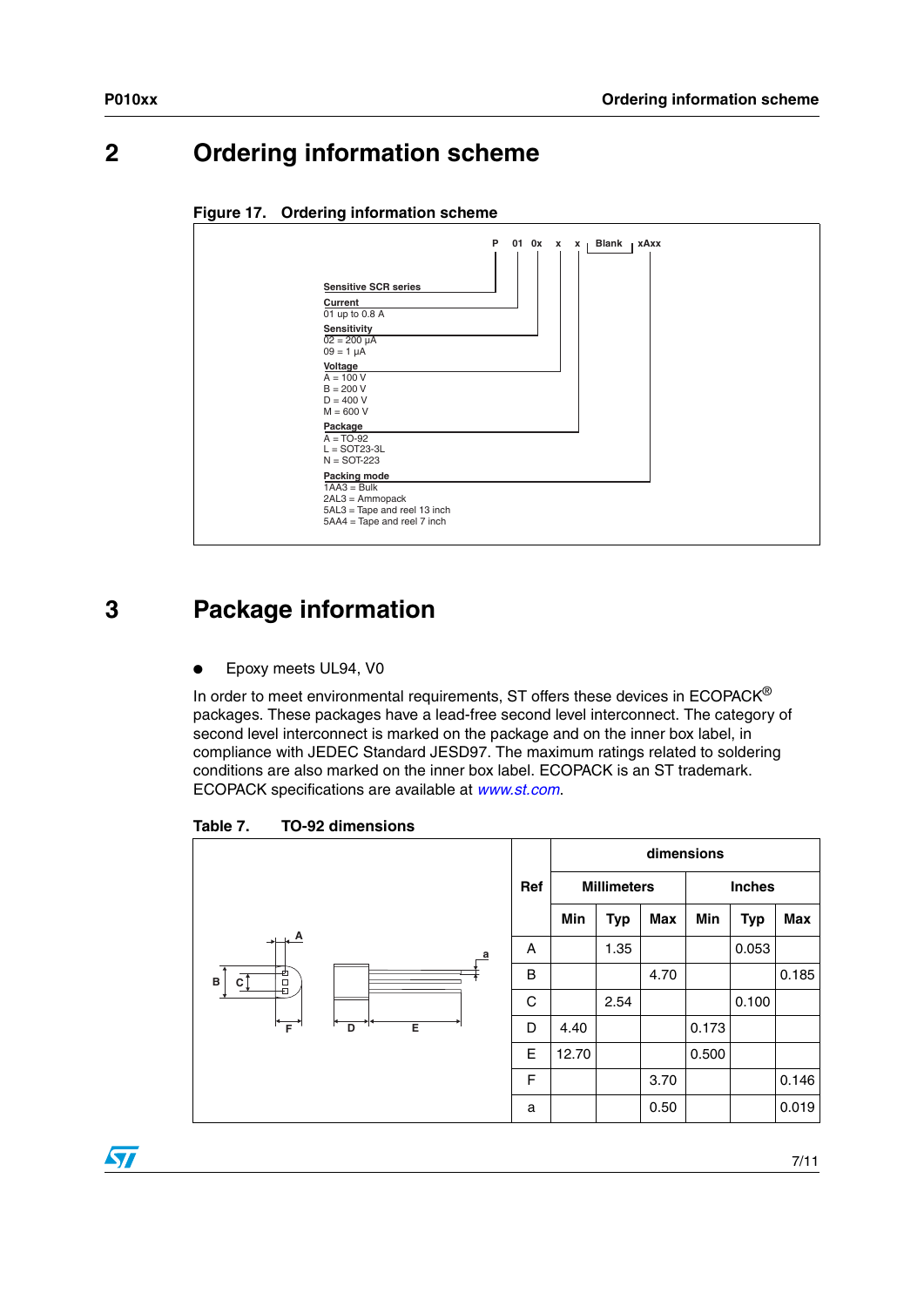|                      |                |      |                    |      | <b>Dimensions</b> |       |       |
|----------------------|----------------|------|--------------------|------|-------------------|-------|-------|
|                      |                |      | <b>Millimeters</b> |      | <b>Inches</b>     |       |       |
| l c<br>A<br>Ť        |                | Min. | Typ.               | Max. | Min.              | Typ.  | Max.  |
| A1<br><u>B</u>       | A              |      |                    | 1.80 |                   |       | 0.071 |
| e1                   | A <sub>1</sub> |      | 0.02               |      |                   | 0.001 |       |
| D                    | в              | 0.60 | 0.70               | 0.80 | 0.024             | 0.027 | 0.031 |
| <b>B1</b>            | <b>B1</b>      | 2.90 | 3.00               | 3.10 | 0.114             | 0.118 | 0.122 |
|                      | c              | 0.24 | 0.26               | 0.32 | 0.009             | 0.010 | 0.013 |
|                      | D              | 6.30 | 6.50               | 6.70 | 0.248             | 0.256 | 0.264 |
| Е<br>н<br>3          | e              |      | 2.3                |      |                   | 0.090 |       |
| Ŧ<br>Ŧ<br>$\ddagger$ | e1             |      | 4.6                |      |                   | 0.181 |       |
|                      | E              | 3.30 | 3.50               | 3.70 | 0.130             | 0.138 | 0.146 |
| $\mathbf{e}$         | Н              | 6.70 | 7.00               | 7.30 | 0.264             | 0.276 | 0.287 |
|                      | ٧              |      |                    |      | $10^{\circ}$ max  |       |       |

Table 8. **SOT-223 Dimensions** 

**Figure 18. Footprint (dimensions in mm)**



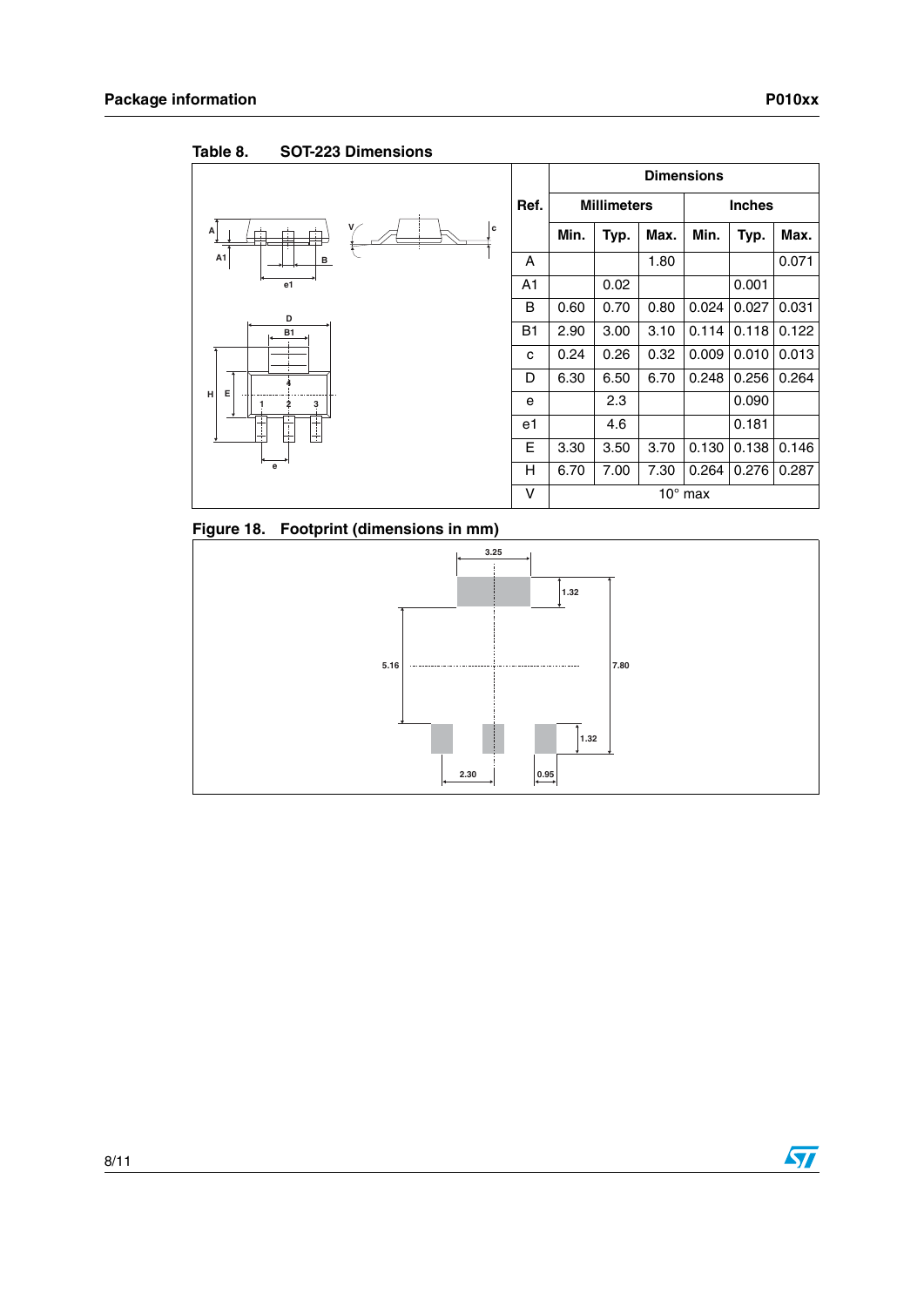

Table 9. **Table 9. SOT23-3L dimensions**

**Figure 19. Footprint (dimensions in mm)**

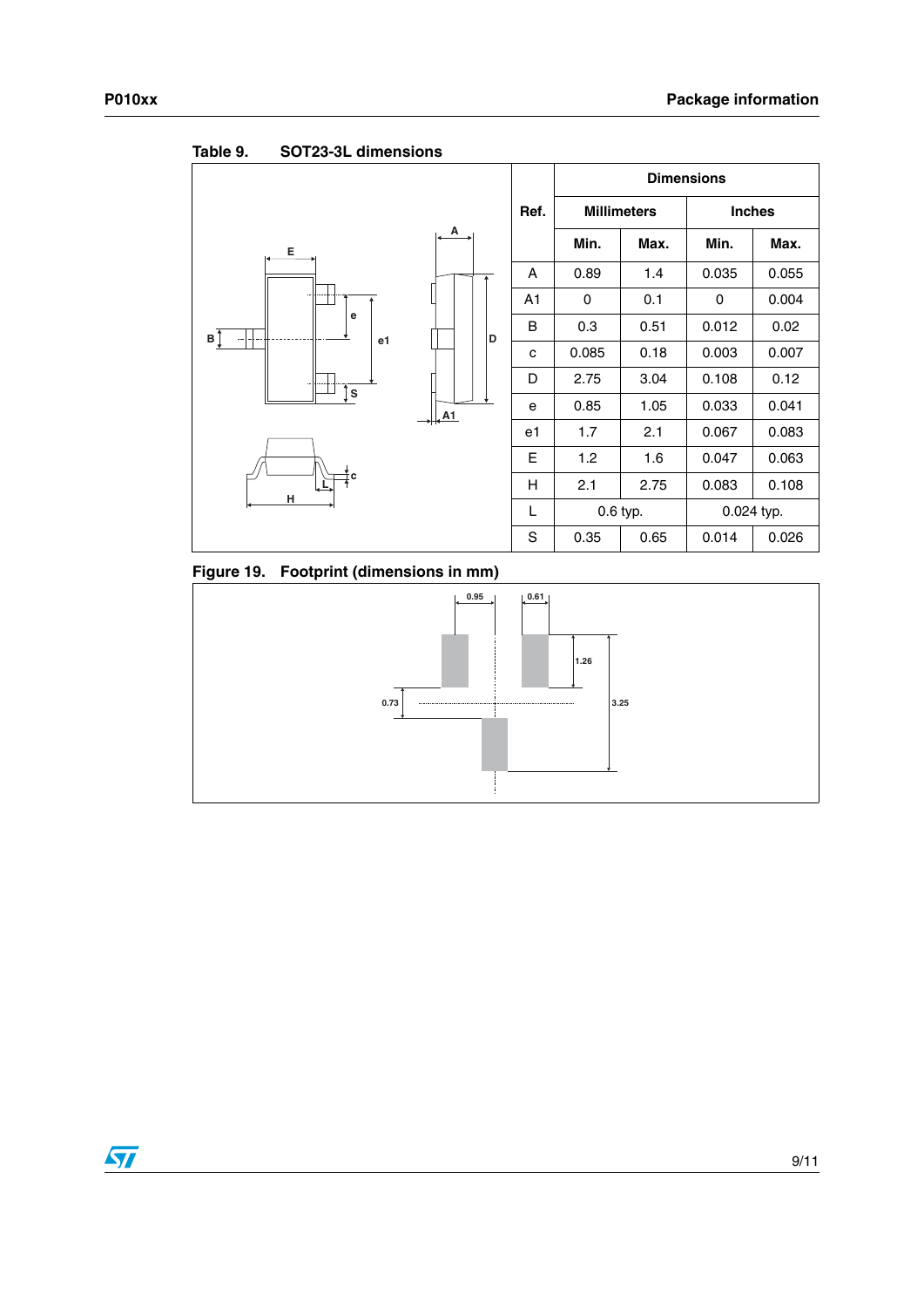# **4 Ordering information**

| Table 10. |  | <b>Ordering information</b> |
|-----------|--|-----------------------------|
|-----------|--|-----------------------------|

| Order code   | <b>Marking</b>   | Package  | Weight            | Base qty | Packing mode          |
|--------------|------------------|----------|-------------------|----------|-----------------------|
| P0102AA 1AA3 | P0102 AA         | TO-92    | 0.2 <sub>g</sub>  | 2500     | <b>Bulk</b>           |
| P0102AA 5AL3 | P0102 AA         | TO-92    | 0.2 <sub>g</sub>  | 2000     | Tape and reel 13 inch |
| P0102AL 5AA4 | P <sub>2</sub> A | SOT23-3L | $0.01$ g          | 3000     | Tape and reel 7 inch  |
| P0102BA 1AA3 | P0102 BA         | TO-92    | 0.2 <sub>g</sub>  | 1000     | <b>Bulk</b>           |
| P0102BL 5AA4 | P <sub>2</sub> B | SOT23-3L | 0.01 <sub>g</sub> | 3000     | Tape and reel 7 inch  |
| P0102DA 1AA3 | P0102 DA         | TO-92    | 0.2 <sub>g</sub>  | 2500     | <b>Bulk</b>           |
| P0102DA 2AL3 | P0102 DA         | TO-92    | 0.2 <sub>g</sub>  | 2000     | Ammopack              |
| P0102DA 5AL3 | P0102 DA         | TO-92    | 0.2 <sub>g</sub>  | 2000     | Tape and reel 13 inch |
| P0102DN 5AA4 | P <sub>2</sub> D | SOT-223  | 0.11 g            | 3000     | Tape and reel 7 inch  |
| P0102MA 1AA3 | P0102 MA         | TO-92    | 0.2 <sub>g</sub>  | 2500     | <b>Bulk</b>           |
| P0102MN 5AA4 | P <sub>2</sub> M | SOT-223  | 0.11 g            | 2000     | Tape and reel 7 inch  |
| P0109AL 5AA4 | P <sub>9</sub> A | SOT23-3L | $0.01$ g          | 3000     | Tape and reel 7 inch  |
| P0109DA 1AA3 | P0109 DA         | TO-92    | 0.2 <sub>g</sub>  | 2500     | <b>Bulk</b>           |
| P0109DA 5AL3 | P0109 DA         | TO-92    | 0.2 <sub>g</sub>  | 2000     | Tape and reel 13 inch |

# **5 Revision history**

| Date        | <b>Revision</b> | <b>Description of changes</b> |
|-------------|-----------------|-------------------------------|
| 24-Nov-2008 |                 | First issue.                  |